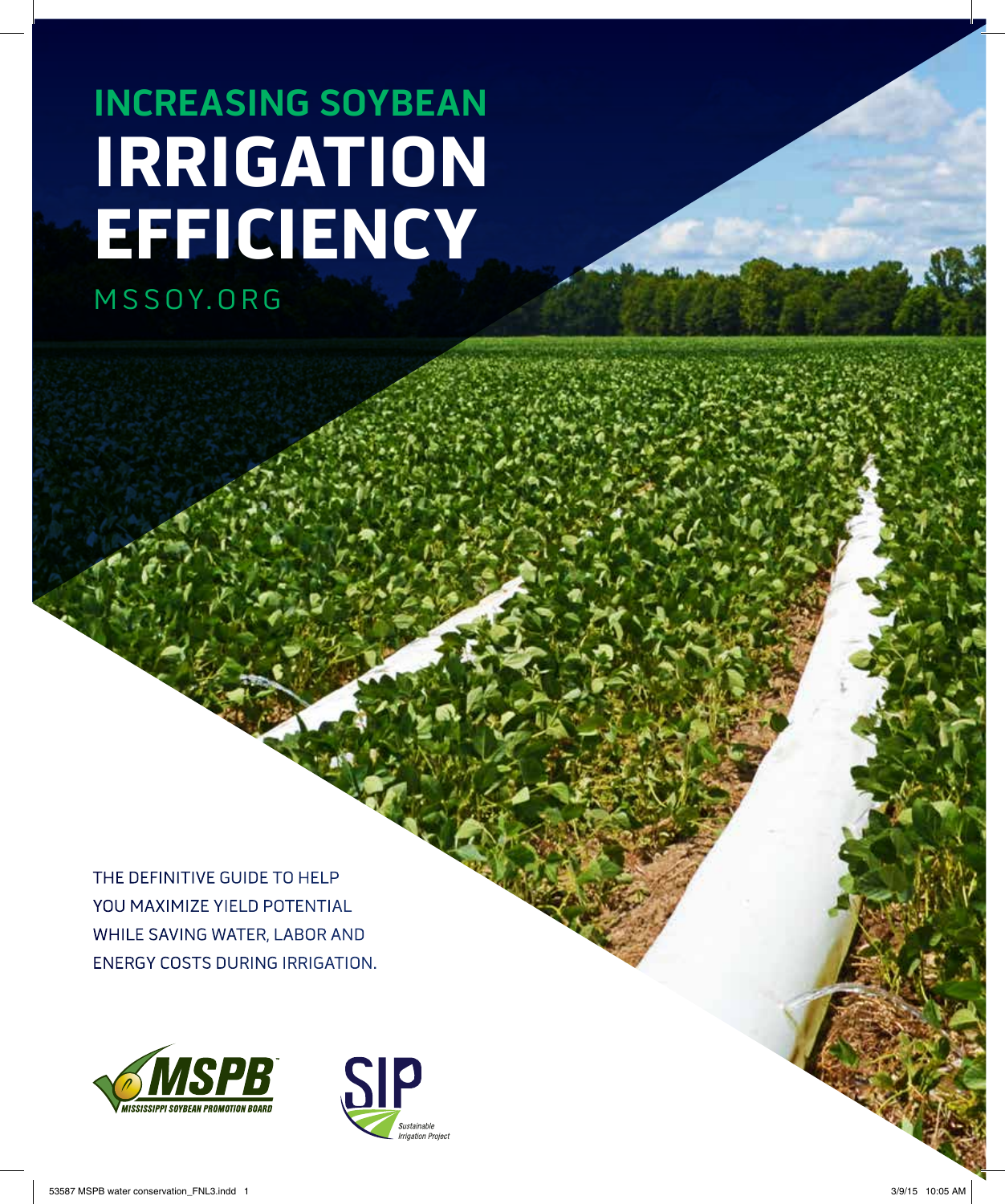## Irrigation in Soybeans

Soybean plants have the ability to withstand a certain amount of stress, whether it be from diseases, insects or drought. However, plants can only withstand these pressures for so long before losing yield. Drought stress is no exception. For this reason, an increasing number of Mississippi soybean farmers irrigate their acres. Irrigation can substantially increase yield, but the practice does not come without additional costs and labor. Nevertheless, certain practices and tools can make irrigation more efficient and farmers more profitable.

### Soybean Irrigation **INITIATION**

Drought affects soybeans most during the reproductive stages, when plants begin to flower and produce pods and seeds. During these stages, a soybean plant can use 0.25 inch of water per day. A plant's supplemental water needs from irrigation are greatest during these times. According to Mississippi State Irrigation Specialist Jason Krutz, farmers should begin irrigation at threshold, regardless of growth stage. He adds that soil moisture sensor irrigation thresholds can be used to ensure you don't lose yield associated with drought stress during the critical R3 through R6 growing stage.

#### *Irrigation Guidelines\*: Initiate irrigation within the listed centibar reading*

| <b>GROWTH</b><br><b>STAGE</b>    | <b>CENTIBAR THRESHOLD</b><br><b>READING</b>               |
|----------------------------------|-----------------------------------------------------------|
| V1-R3                            | 80-90                                                     |
| R <sub>3</sub> -R <sub>6.5</sub> | 60-70                                                     |
| R <sub>6.5</sub>                 | Terminate irrigation                                      |
| <b>R6</b>                        | Can apply last irrigation to<br>maintain moisture to R6.5 |

\*These recommendations are strictly guidelines based on available data. Plants can tolerate stress up to R3 but are less tolerant from R3-R6. \*Reference growth stages information on back

\*Base reading on weighted average within the active rooting zone

\*Based on research and methods performed by Jason Krutz (MSU)

## PHAUCET/PipePlanner

Increase furrow irrigation efficiency through the use of the PHAUCET or PipePlanner computer programs. These programs help farmers determine the best hole sizes to punch along the length of a polypipe irrigation set. The tool calculates these hole sizes based on pressure changes along the tubing, pipe diameter, different row lengths and the elevation changes along the pad where the polytubing is located.

- PHAUCET/PipePlanner is a free, Web-based computer application provided by Delta Plastics.
- There is no rule of thumb on how long it takes to set these tools up. But, once you are familiar with designing an irrigation set with these tools, several hundred acres can be evaluated in an hour.
- Delta Plastics' estimates put the water savings between 25 and 50 percent, and an average of 25 percent reduction in energy costs.
- Krutz states that the average field needs 15 to 18 inches of irrigation water to reach yield potential. At \$3 per acre inch, a cost saving of \$12 to \$14 per acre can be expected.



• For questions, please visit **www.pipeplanner.com** or contact your local extension agent.

*The program offers the potential for reducing water runoff from irrigation by providing the following:*

- 1. Design of hole sizes to punch in irrigation tubing
- 2. Calculation of pressure (head) changes along the tubing
- 3. Adjustment of hole sizes for different row lengths in the same irrigation set
- 4. Ability to evaluate different layout options for the field and irrigation tubing
- 5. More uniform watering of the field in shorter time period

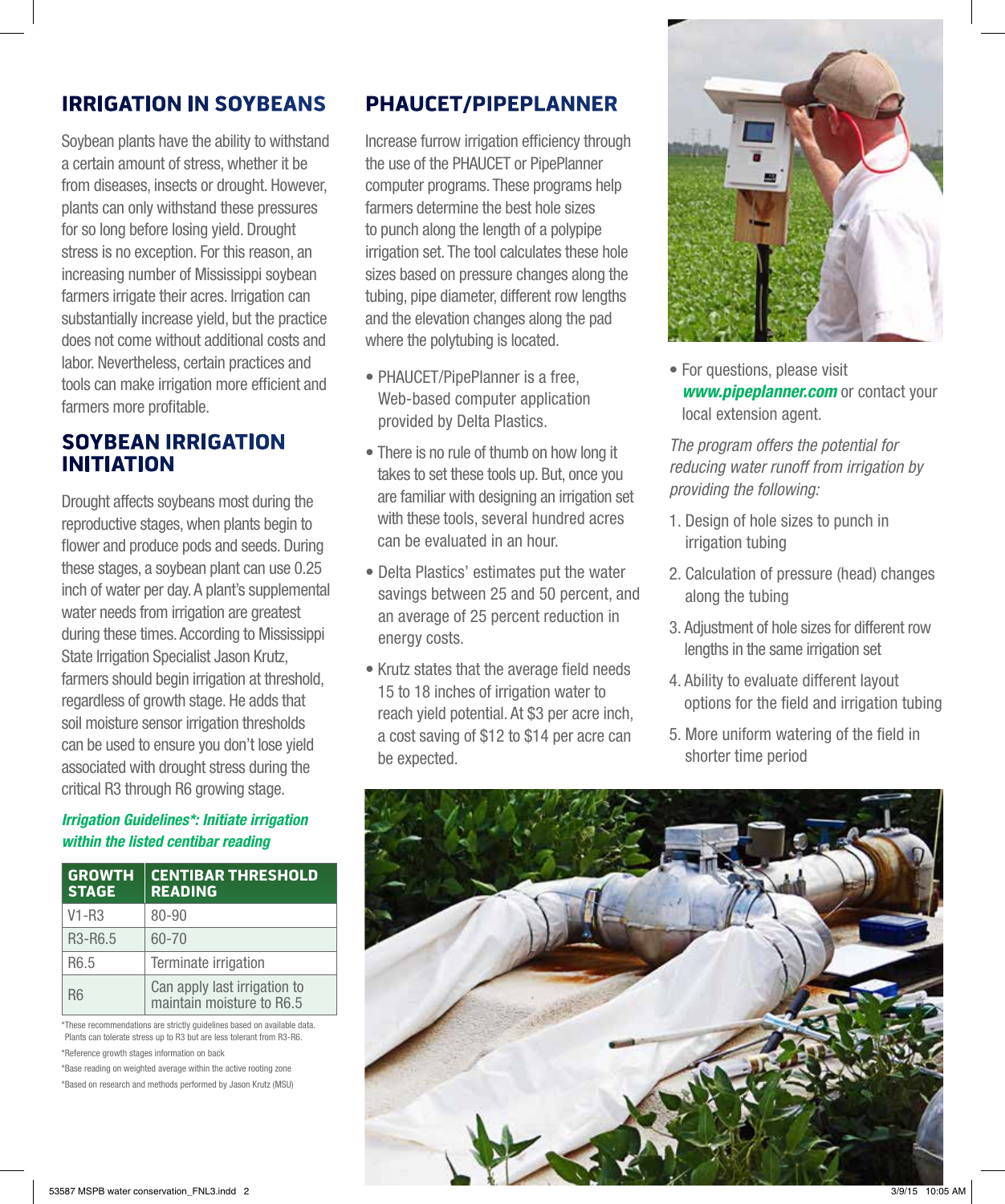#### *The following is the field information needed to run the program:*

- 1. Field size and dimensions
- 2. Accurate measurement of flow rate from well
- 3. Maximum number of hours that can pump in one set without causing problems
- 4. Row lengths in the field, not each row length but long and short rows in a set
- 5. Length and slope of turnrow for irrigation tubing
- 6. Row spacing and preference on irrigating every furrow or every other furrow

# Surge Valves

Improve the water infiltration in fields through the use of surge valves. The valves divide a standard irrigation run into two sides, alternating irrigation between the two sides. Water flow oscillates between the two sides of the valve for predetermined periods until the water reaches the tail ditch. The system then moves to a soaking cycle and sends a pulse of water out until it reaches the tail ditch on one side and then alternates to the other. This allows farmers to have better control over how much water is actually needed to infiltrate the soil profile.

*Surge Valve Setup for Silt Loam or Sandy Soil with Tendencies to Seal:*

- 1. Determine the *Out Time* from past experience.
- 2. Set the *Advance Cycle* to half of the *Out Time* and add one hour.
- 3. Record time required for water to reach the tail ditch. Any adjustments to the *Advance Cycle* of the surge valve needs to be made before the *Soaking Cycle* begins. If timing is not recorded, adjustments can only be made after the completion of the *Soaking Cycle*.
- 4. The *Soaking Time* or completion time can be found on a PHAUCET/PipePlanner printout. If PHAUCET/PipePlanner requires 20 hours to apply three acre inches on each set, then the total system run-time is 40 hours before the system and well can be shut off. It is equally important to adjust the *Soaking Time*. If the single pulse is falling short of the tail ditch, time should be added. If the single pulse is putting water in the ditch, time should be subtracted.

#### *Surge Valve Setup for Cracking, Clay Soil:*

1. Refer to PHAUCET/PipePlanner printout for the time required to apply three acre inches.



- 2. Set the *Advance Cycle* to the recommended time on the PHAUCET/ PipePlanner printout.
- 3. Record the time required for water to reach the tail ditch. Any adjustments to the *Advance Cycle* of the surge valve needs to be made before the *Soaking Cycle* begins. If timing is not recorded, adjustments can only be made after the completion of the *Soaking Cycle*.
- 4. Shut the well and system off at the recommended time.



*Soak cycle* sends a single pulse down the field until the tail ditch is reached.



*Advance cycle* sends multiple pulses down the field until the tail ditch is reached.